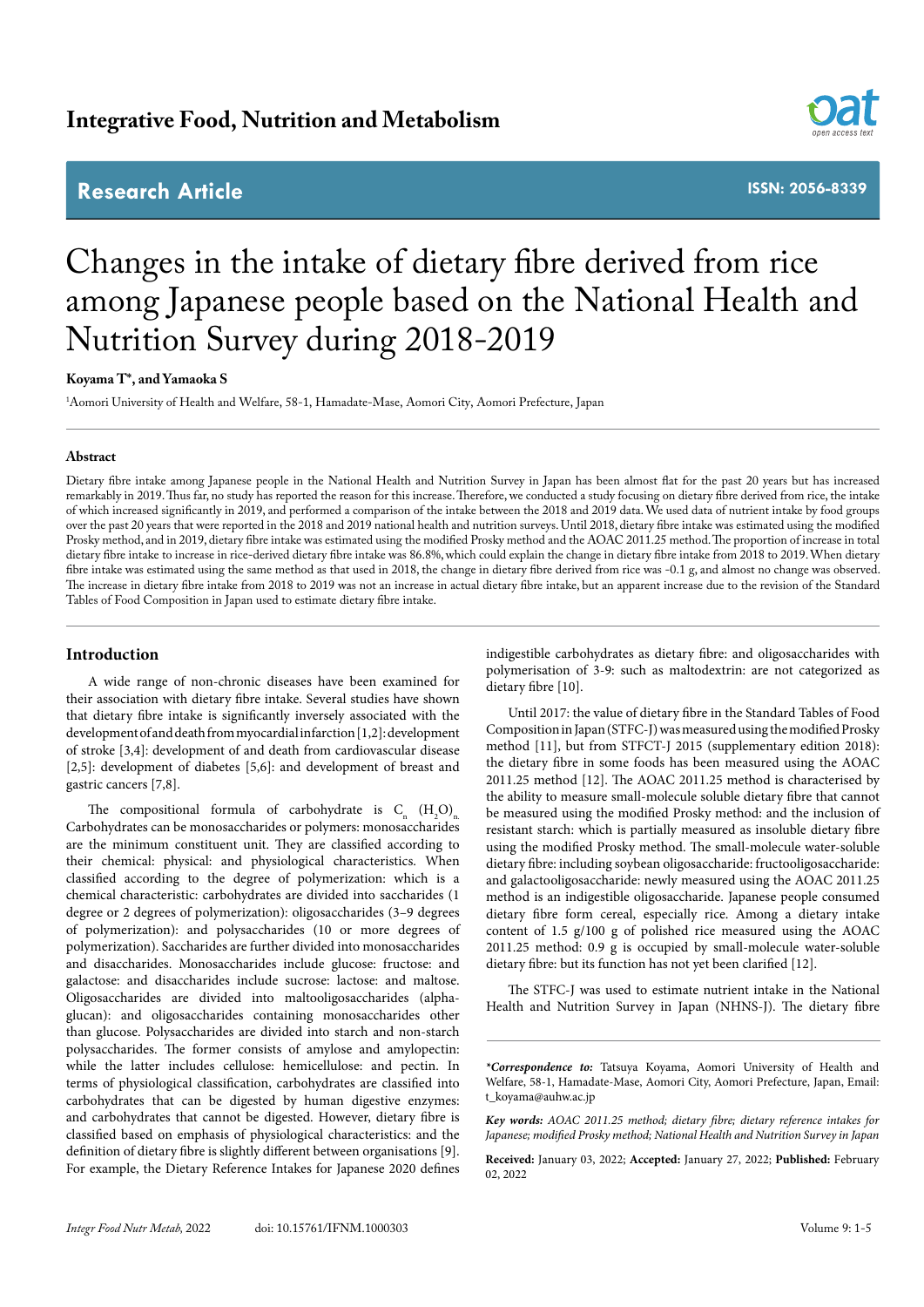intake of Japanese people aged  $\geq$ 20 years has fluctuated from 14 to 15 g/ day over the past 20 years [13]. When dietary fibre intake was estimated using the STFC-J 2015 (supplementary edition 2018) in 2019 for the first time: the daily dietary fibre intake increased by 3.8 g from the previous year to 18.8 g [14]. This increase may be largely due to changes in the STFC-J: which is used to estimate dietary fibre intake: however, thus far: no study has reported the reason for the increase. Therefore, we conducted this study to clarify the reason for the increase. We focused on dietary fibre derived from rice and explored changes in dietary fibre intake from NHNS-J 2018 to NHNS-J 2019 by comparing both years. The purpose of this study was to compare dietary fibre intakes of NHNS-J 2019 using STFC-J 2015 (supplementary edition 2018) and STFC-J 2015 (supplementary edition 2017). We hypothesized the change in dietary fibre intake was mainly due to the revision of analytical methods used to estimate dietary fibre intake in SFFC-J.

# **Materials and methods**

#### **Change in dietary fibre intake from 2018 to 2019**

We used the results of food group intake for people aged  $\geq 20$ years in the NHNS-J 2018 and the NHNS-J 2019 [13,14]. First: for each food group: we calculated the percentage of the contribution to the increase in dietary fibre intake from 2019 to 2018 as follows:  $(X_{i, 2019} - X_{i, 2018}) / (Y_{2019} - Y_{2018}) \times 100$ : where  $X_{i \pm 2019}$  is the intake of dietary fibre derived from food group *i* in 2019:  $X_{i}$  2018 is the intake of dietary fibre derived from food group *i* in 2018:  $\overline{Y_{2019}}$  is the total dietary fibre intake in 2019: and  $Y_{2018}$  is the total dietary fibre intake in 2018.

#### **Estimate of rice intake**

The nutrient intake recorded in the NHNS-J was calculated using the STFC-J [13,14]. Therefore, if the number of foods in a food group is less than the calculated nutrient intake from the food group: then the individual intake of foods that form the food group can be mathematically estimated by solving the simultaneous equations. However, rice shown in the NHNS-J is present in 25 types of food: and the intake of 20 nutrients is derived from rice [13,14]. Therefore, we could not estimate the individual food groups that included rice. However, among the foods that included rice: brown rice and polished rice are the most consumed [15]: therefore: we decided to use brown rice (food number 01085) and polished rice (food number 01088) as foods that included rice.

#### **Calculation of dietary fibre from rice**

In the STFC-J 2015 (supplementary edition 2018): the dietary fibre content in brown rice has not yet been analysed for dietary fibre using the AOAC 2011.25 method: and the value analysed using the modified Prosky method is shown. The dietary fibre content in polished rice was analysed using the AOAC 2011.25 method. Therefore, we calculated the two values of dietary fibre content in polished rice. That is: we calculated the dietary fibre content in polished rice using the AOAC 2011.25 method shown in SFTC-J 2015 (supplementary edition 2018) [11] and using the Prosky method shown in SFTC-J 2015 (supplementary edition 2017) [12].

### **Results**

Table 1 shows the dietary fibre intake by food group for people aged ≥20 years and in the NHNS-J in 2018 and NHNS-J in 2019. From 2018 to 2019: dietary fibre intake increased by 3.8 g: and rice contributed to 86.8% of the increase. The increase in the contribution rate of other

foods was less than 10%. Rice contributed the most to dietary fibre intake.

When we approximated the foods that included rice from NHNS-J 2018 using two foods (brown rice and polished rice): we observed minimal differences between the actual nutrient intake derived from the rice-derived nutrient intake shown in NHNS-J 2018 and the calculated nutrient intake (Table 2). Similarly, we could approximate foods that included rice shown in NHNS-J 2019 using the two foods.

According to the results of the NHNS-J 2019: we could estimate that the intake of polished rice by participants aged  $\geq 20$  years was 290 g/day. The dietary fibre content in polished rice as measured using the modified Prosky method was 0.3 g/100 g. Therefore, if the dietary fibre intake in the NHNS-J 2019 is estimated using the dietary fibre intake measured in the same way as that measured in the NHNS-J 2018: then the intake of dietary fibre derived from polished rice was 0.9 g/day. Additionally, the intake of dietary fibre derived from brown rice was 0.0 g/day. Therefore, it can be estimated that the dietary fibre intake derived from rice was 0.9 g/day. This value is almost the same as the dietary fibre intake from rice: as shown in the National Health and Nutrition Survey in Japan in 2018.

#### **Discussion**

In the present study, we estimated the dietary fibre content in polished rice using the value obtained using the Prosky method, which used NHNS-J 2018. There was minimal difference in the dietary fibre intake between NHNS-J 2019 and NHNS-J 2018. Therefore, the increase in dietary fibre intake shown from NHNS-J 2019 to NHNS-J 2018 may not be an actual increase in dietary fibre intake: rather: it was an apparent increase due to the revision of analytical methods used to estimate dietary fibre intake in STFC-J.

The number of foods measured using the AOAC 2011.25 method has increased since the STFC-J 2015 (supplementary edition 2018) was released: but the latest STFC-J lists 60 foods as of 2020 [16]. However, brown rice is not listed among the 60 foods. As a method for estimating the dietary fibre content in brown rice measured using the AOAC 2011.25 method: a method for substituting the component values of black rice and red rice: whose values are already measured using the AOAC 2011.25 method: has been proposed [17]. However, in the future, the dietary fibre content in brown rice can be shown as a value measured using the AOAC 2011.25 method because Japanese people rank second in terms of brown rice consumption.

The Dietary Reference Intake for Japanese 2020 indicates that it is ideal for adults to consume at least 24 g of dietary fibre every day: based on a review of the Dietary Reference Intakes in the United States and Canada [18]. However, in consideration of feasibility, the tentative dietary goal for preventing lifestyle-related diseases (DG) for Japanese people is set as an intermediate value of the ideal value and the median dietary fibre intake: based on the results of the NHNS-J in the Dietary Reference Intakes for Japanese 2020 [10]. These values are based on the dietary fibre data measured using the modified Prosky method. Therefore, to compare these data with the DG: the dietary fibre intake data of the NHNS-J should show the dietary fibre intake measured not only using the AOAC 2011.25 method but also using the modified Prosky method.

## **Limitations**

This study had some limitations. First, the intake of foods that included rice was estimated. Moreover, because we were able to obtain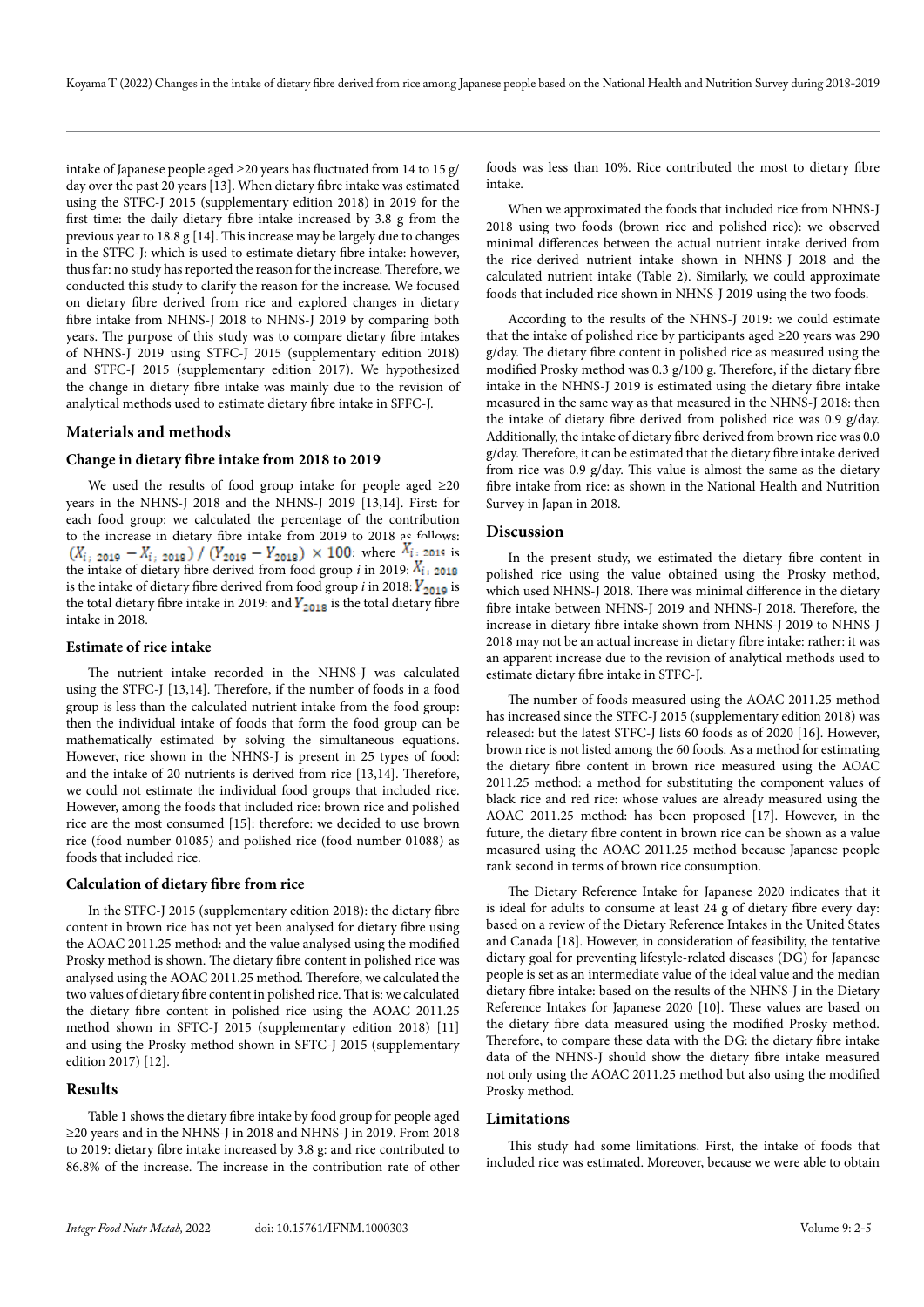**Table 1.** Food group intake of participants aged ≥20 years: NHNS-J.

|                                   |                         | <b>NHNS-J 2018</b>  |                         |                      | <b>NHNS-J 2019</b>     |                         |                          |                                  |  |
|-----------------------------------|-------------------------|---------------------|-------------------------|----------------------|------------------------|-------------------------|--------------------------|----------------------------------|--|
|                                   | Weight,<br>g/day        | Energy,<br>kcal/day | Dietary fibre,<br>g/day | Weight,<br>g/day     | Energy,<br>kcal/day    | Dietary fibre,<br>g/day | $\varDelta^1$ ,<br>g/day | $\varDelta^2$ ,<br>$\frac{0}{0}$ |  |
| Total                             | 2070                    | 1930                | 15.0                    | 2039                 | 1915                   | 18.8                    | 3.8                      | $\overline{\phantom{a}}$         |  |
| Cereals                           | 419                     | 758                 | 3.1                     | 411                  | 739                    | 6.5                     | 3.4                      | 89.5                             |  |
| Rice and its products             | 309                     | 519                 | 1.0                     | 298                  | 499                    | 4.3                     | 3.3                      | 86.8                             |  |
| Rice                              | 304                     | 510                 | 1.0                     | 293                  | 490                    | 4.3                     | 3.3                      | 86.8                             |  |
| Rice products                     | 5                       | 9                   | 0.0                     | $\overline{4}$       | 9                      | 0.0                     | 0.0                      | 0.0                              |  |
| Wheat and its products            | 100                     | 221                 | 1.8                     | 103                  | 224                    | 1.9                     | 0.1                      | 2.6                              |  |
| Flour                             | $\overline{4}$          | 13                  | 0.1                     | $\overline{4}$       | 13                     | 0.1                     | 0.0                      | 0.0                              |  |
| <b>Bread</b>                      | 34                      | 92                  | 0.8                     | 35                   | 96                     | 0.8                     | 0.0                      | 0.0                              |  |
| Sweat bread                       | 5                       | 15                  | 0.1                     | 5                    | 16                     | 0.1                     | 0.0                      | 0.0                              |  |
| Udon and Chinese noodles          | 37                      | 48                  | 0.4                     | 38                   | 50                     | 0.4                     | 0.0                      | 0.0                              |  |
| Instant Chinese noodles           | 5                       | 21                  | 0.1                     | 5                    | 21                     | 0.1                     | 0.0                      | 0.0                              |  |
| Pasta                             | 11                      | 18                  | 0.2                     | 10                   | 17                     | 0.3                     | 0.1                      | 2.6                              |  |
| Other wheat products              | 6                       | 15                  | 0.1                     | 6                    | 12                     | 0.1                     | 0.0                      | 0.0                              |  |
| Other cereals and its products    | 10                      | 19                  | 0.3                     | 10                   | 16                     | 0.3                     | 0.0                      | 0.0                              |  |
| Buckwheat and its products        | 6                       | $\,8\,$             | 0.1                     | 6                    | 8                      | 0.1                     | 0.0                      | 0.0                              |  |
| Corn and its products             | $\mathbf{1}$            | 5                   | 0.0                     | $\mathbf{1}$         | 3                      | 0.0                     | 0.0                      | 0.0                              |  |
| Other cereal and its products     | 3                       | 6                   | 0.2                     | 3                    | 5                      | 0.1                     | $-0.1$                   | $-2.6$                           |  |
| Potatoes and starches             | 51                      | 38                  | 1.0                     | 50                   | 37                     | 1.4                     | 0.4                      | 10.5                             |  |
| Potatoes and their products       | 48                      | 33                  | 1.0                     | 47                   | 32                     | 1.3                     | 0.3                      | 7.9                              |  |
| Sweet potato                      | $\tau$                  | 10                  | 0.2                     | 6                    | 9                      | 0.2                     | 0.0                      | 0.0                              |  |
| Potato                            | 24                      | 18                  | 0.4                     | 22                   | 16                     | 0.7                     | 0.3                      | 7.9                              |  |
| Other potatoes                    | 18                      | 5                   | 0.4                     | 19                   | $\tau$                 | 0.4                     | 0.0                      | 0.0                              |  |
| <b>Starches</b>                   | $\overline{\mathbf{3}}$ | 5                   | 0.0                     | 3                    | 5                      | 0.0                     | 0.0                      | 0.0                              |  |
| Sugars and sweeteners             | $\tau$                  | 25                  | 0.0                     | $\tau$               | 24                     | 0.0                     | 0.0                      | 0.0                              |  |
| Pulses                            | 66                      | 76                  | 1.2                     | 65                   | 75                     | 1.4                     | 0.2                      | 5.3                              |  |
| Soybeans and its products         | 65                      | 73                  | 1.1                     | 63                   | 72                     | 1.2                     | 0.1                      | 2.6                              |  |
| Soybean (whole grains)            | $\overline{c}$          | $\overline{4}$      | 0.1                     | $\overline{c}$       | $\overline{4}$         | 0.2                     | 0.1                      | 2.6                              |  |
| Tofu                              | 37                      | 25                  | 0.1                     | 35                   | 26                     | 0.3                     | 0.2                      | 5.3                              |  |
| Fried tofu                        | $\tau$                  | 18                  | 0.1                     | $\tau$               | 18                     | 0.1                     | 0.0                      | 0.0                              |  |
| Natto                             | 10                      | 20                  | 0.7                     | 10                   | 19                     | 0.6                     | $-0.1$                   | $-2.6$                           |  |
| Other soybean products            | 9                       | 6                   | 0.1                     | 10                   | 6                      | 0.1                     | 0.0                      | 0.0                              |  |
| Other beans and their products    | $\overline{c}$          | 3                   | 0.1                     | $\overline{c}$       | 3                      | 0.1                     | 0.0                      | 0.0                              |  |
| Seeds and nuts                    | $\overline{\mathbf{3}}$ | 14                  | 0.2                     | 3                    | 15                     | 0.3                     | 0.1                      | 2.6                              |  |
| Vegetables                        | 281                     | 71                  | 5.4                     | 281                  | 71                     | 5.4                     | 0.0                      | 0.0                              |  |
| Green and yellow vegetables       | 87                      | 25                  | 2.2                     | 85                   | 26                     | 2.1                     | $-0.1$                   | $-2.6$                           |  |
| Tomato                            | 17                      | $\overline{4}$      | 0.2                     | 17                   | $\overline{4}$         | 0.2                     | 0.0                      | 0.0                              |  |
| Carrot                            | 18                      | 6                   | 0.4                     | 19                   | 6                      | 0.5                     | 0.1                      | 2.6                              |  |
| Spinach                           | 12                      | $\overline{c}$      | 0.3                     | 9                    | $\overline{c}$         | 0.2                     | $-0.1$                   | $-2.6$                           |  |
| Green pepper                      | $\overline{4}$          | $\mathbf{1}$        | 0.1                     | 5                    | $\mathbf{1}$           | 0.1                     | 0.0                      | 0.0                              |  |
| Other green and yellow vegetables | 36                      | 13                  | 1.1                     | 34                   | 13                     | 1.1                     | 0.0                      | 0.0                              |  |
| Other vegetables                  | 170<br>29               | 37                  | 2.9                     | 173                  | 38<br>$\boldsymbol{7}$ | 3.0                     | 0.1                      | 2.6                              |  |
| Cabbage<br>Cucumber               | 9                       | 6<br>$\,1\,$        | 0.5<br>0.1              | 33<br>$\overline{9}$ | $\mathbf{1}$           | 0.6<br>0.1              | 0.1<br>$0.0\,$           | 2.6<br>0.0                       |  |
| Radish                            | 29                      | 5                   | 0.5                     | $27\,$               | 5                      | 0.5                     | 0.0                      | $0.0\,$                          |  |
| Onion                             | 33                      | $10\,$              | 0.5                     | 32                   | 9                      | 0.5                     | 0.0                      | 0.0                              |  |
| Chinese cabbage                   | 24                      | $\sqrt{2}$          | 0.2                     | 24                   | $\overline{c}$         | 0.2                     | 0.0                      | 0.0                              |  |
| Other vegetables                  | 46                      | 13                  | $1.0\,$                 | 48                   | 14                     | 1.1                     | 0.1                      | 2.6                              |  |
| Vegetable juice                   | 14                      | $\overline{4}$      | 0.1                     | 13                   | 3                      | 0.1                     | 0.0                      | 0.0                              |  |
| Pickles                           | 10                      | $\overline{4}$      | 0.3                     | 9                    | $\overline{4}$         | 0.2                     | $-0.1$                   | $-2.6$                           |  |
| Pickled leaves                    | $\overline{4}$          | $\mathbf{1}$        | 0.1                     | $\mathfrak{Z}$       | $\mathbf{1}$           | 0.1                     | $0.0\,$                  | 0.0                              |  |
| Pickled radish and other pickles  | $\overline{7}$          | $\overline{3}$      | 0.2                     | $\sqrt{6}$           | $\mathfrak{Z}$         | 0.2                     | 0.0                      | 0.0                              |  |
| Fruits                            | 101                     | 64                  | 1.4                     | 100                  | 65                     | 1.4                     | 0.0                      | 0.0                              |  |
| Fresh fruits                      | 92                      | 58                  | 1.3                     | 92                   | 59                     | 1.3                     | 0.0                      | 0.0                              |  |
| Strawberry                        | $\boldsymbol{0}$        | $\boldsymbol{0}$    | 0.0                     | $\bf{0}$             | $\mathbf{0}$           | $0.0\,$                 | 0.0                      | $0.0\,$                          |  |
| Citrus                            | 22                      | $10\,$              | 0.2                     | 20                   | 9                      | 0.2                     | 0.0                      | 0.0                              |  |
| Banana                            | 16                      | 14                  | 0.2                     | 17                   | 15                     | 0.2                     | 0.0                      | 0.0                              |  |
| Apple                             | 19                      | 11                  | 0.3                     | 19                   | 11                     | 0.3                     | 0.0                      | 0.0                              |  |
| Other fresh fruits                | $35\,$                  | $23\,$              | $0.7\,$                 | $36\,$               | 24                     | $0.7\,$                 | $0.0\,$                  | 0.0                              |  |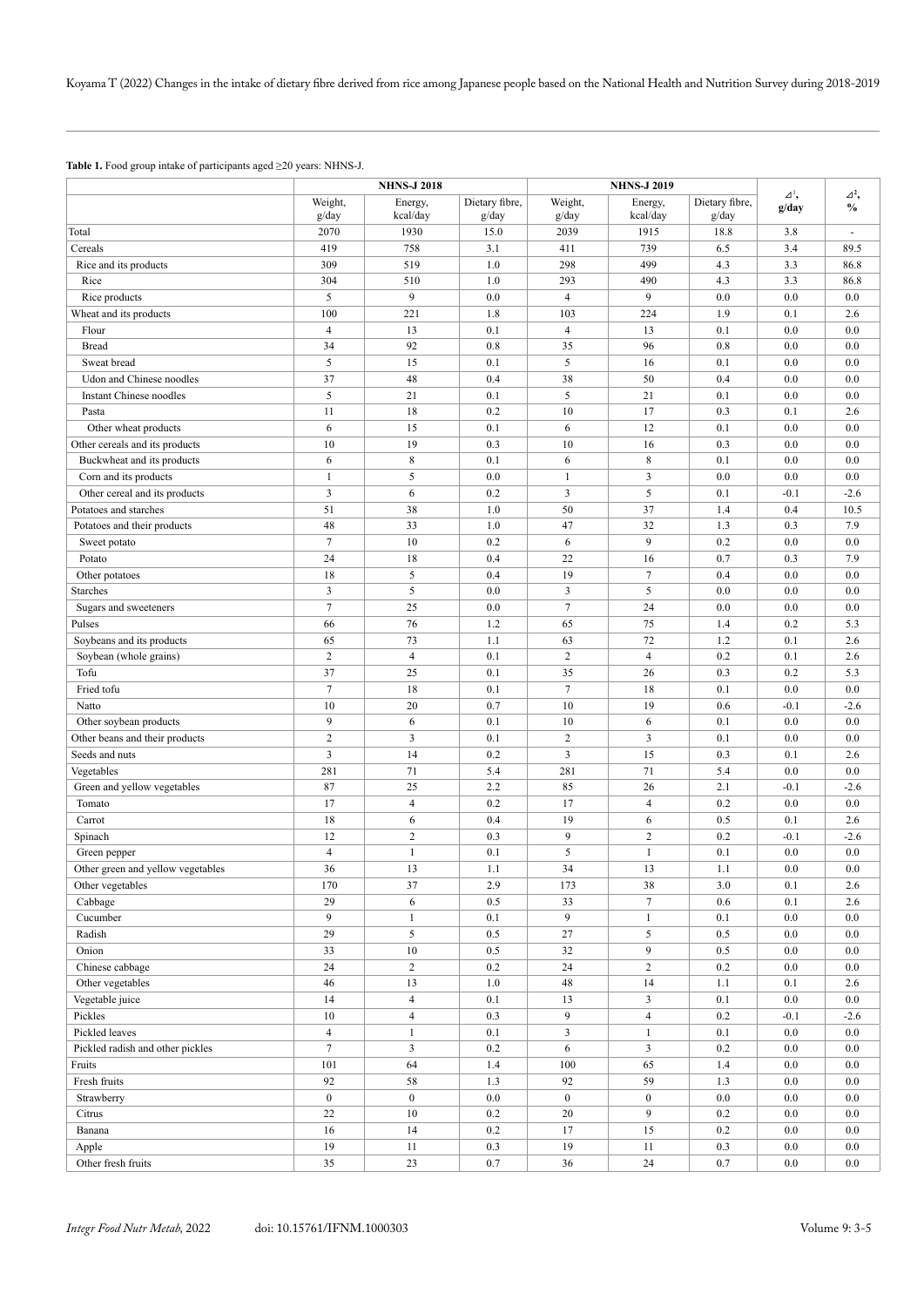| Jam                         | $\mathbf{1}$   | 3              | 0.0 | 1              | 3              | 0.0 | 0.0    | 0.0    |
|-----------------------------|----------------|----------------|-----|----------------|----------------|-----|--------|--------|
| Fruit juice                 | $\tau$         | 3              | 0.0 | $\tau$         | 3              | 0.0 | 0.0    | 0.0    |
| Mushrooms                   | 17             | $\overline{3}$ | 0.7 | 18             | 3              | 0.7 | 0.0    | 0.0    |
| Algae                       | 9              | 3              | 0.6 | 11             | 3              | 0.5 | $-0.1$ | $-2.6$ |
| Confectionaries             | 25             | 85             | 0.4 | 24             | 84             | 0.4 | 0.0    | 0.0    |
| Japanese confectionaries    | 11             | 34             | 0.2 | 11             | 32             | 0.2 | 0.0    | 0.0    |
| Cakes and pastry            | 6              | 21             | 0.1 | 6              | 21             | 0.0 | $-0.1$ | $-2.6$ |
| Biscuit                     | $\overline{c}$ | 8              | 0.0 | $\overline{c}$ | 9              | 0.0 | 0.0    | 0.0    |
| Candy                       | $\mathbf{0}$   | $\mathbf{1}$   | 0.0 | $\mathbf{0}$   | $\mathbf{1}$   | 0.0 | 0.0    | 0.0    |
| Other confectionaries       | 6              | 21             | 0.1 | 6              | 21             | 0.1 | 0.0    | 0.0    |
| <b>Beverages</b>            | 690            | 91             | 0.1 | 674            | 92             | 0.1 | 0.0    | 0.0    |
| Alcohol beverages           | 122            | 67             | 0.0 | 127            | 69             | 0.0 | 0.0    | 0.0    |
| Japanese sake               | 8              | 9              | 0.0 | 8              | 9              | 0.0 | 0.0    | 0.0    |
| Bear                        | 71             | 30             | 0.0 | 76             | 33             | 0.0 | 0.0    | 0.0    |
| Western liquor              | 43             | 28             | 0.0 | 42             | 27             | 0.0 | 0.0    | 0.0    |
| Non-alcohol beverages       | 568            | 23             | 0.1 | 547            | 23             | 0.1 | 0.0    | 0.0    |
| Tea                         | 276            | $\overline{4}$ | 0.0 | 262            | $\overline{4}$ | 0.0 | 0.0    | 0.0    |
| Coffee and cocoa            | 164            | 10             | 0.0 | 164            | 10             | 0.0 | 0.0    | 0.0    |
| Other non-alcohol beverages | 128            | $\mathbf{Q}$   | 0.1 | 121            | 10             | 0.0 | $-0.1$ | $-2.6$ |
| Seasoning and spices        | 63             | 114            | 0.8 | 65             | 113            | 0.8 | 0.0    | 0.0    |
| Seasoning                   | 63             | 112            | 0.8 | 65             | 112            | 0.8 | 0.0    | 0.0    |
| Sauce                       | $\overline{c}$ | $\overline{c}$ | 0.0 | $\overline{c}$ | $\overline{c}$ | 0.0 | 0.0    | 0.0    |
| Soy sauce                   | 13             | 9              | 0.0 | 12             | 9              | 0.0 | 0.0    | 0.0    |
| Salt                        | $\mathbf{1}$   | $\theta$       | 0.0 | $\mathbf{1}$   | $\theta$       | 0.0 | 0.0    | 0.0    |
| Mayonnaise                  | $\overline{4}$ | 24             | 0.0 | $\overline{4}$ | 23             | 0.0 | 0.0    | 0.0    |
| Soy paste                   | 11             | 20             | 0.5 | 10             | 20             | 0.5 | 0.0    | 0.0    |
| Other seasoning             | 33             | 57             | 0.2 | 36             | 58             | 0.3 | 0.1    | 2.6    |
| Spices                      | $\mathbf{1}$   | $\mathbf{1}$   | 0.0 | $\mathbf{1}$   | $\mathbf{1}$   | 0.0 | 0.0    | 0.0    |

NHNS-J: National Health and Nutrition Survey, Japan

 $\Delta^1$ : Difference between the intake recorded in NHNS-J 2019 ( $\chi_{2019}$ ) and the intake recorded in NHNS-J 2018 ( $\Lambda_{2018}$ ),  $\Lambda_{2019}$   $\Lambda_{2018}$ 

 $\Delta^2$ : Percent difference between the intake recorded in NHNS-J 2019 ( $X_{20,19}$ ) and the intake recorded in NHNS-J 2018 ( $X_{20,19}$ ), ( $X_{1,20,19}$ ) , where  $X_i$  2019 is the intake of dietary fibre derived from the food group *i* in 2019,  $X_i$  2019 is the intake of dietary fibre derived from the food group *i* in 2018,  $Y_{\text{2010}}$  is the total dietary fibre intake in 2019, and  $\gamma_{2019}$  is the total dietary fibre intake in 2018.

**Table 2.** Comparison between estimated rice intake and actual rice intake.

|                            | Weight, g          | Energy, | Protein. | Fat. | VB1.    | VB2.    | Niacin. | VB6.    | Folate. | Pantothenate.      | VC,            | Na. | K.     | Ca.          | Mg,            | P,     | Fe   | Zn, | Cu.  |
|----------------------------|--------------------|---------|----------|------|---------|---------|---------|---------|---------|--------------------|----------------|-----|--------|--------------|----------------|--------|------|-----|------|
|                            |                    | kcal    | g        | g    | mg      | mg      | mg      | mg      | mg      | mg                 | mg             | mg  | mg     | mg           | mg             | mg     | , mg | mg  | mg   |
|                            | <b>NHNS-J 2018</b> |         |          |      |         |         |         |         |         |                    |                |     |        |              |                |        |      |     |      |
| Estimated<br>brown rice    | 4.1                | 7       | 0.1      | 0.0  | 0.01    | 0.00    | 0.1     | 0.01    | 0.0     | 0.03               | $\theta$       | 0.0 | 4.0    | 0.0          | 2.0            | 5.0    | 0.0  | 0.0 | 0.00 |
| Estimated<br>polished rice | 300                | 504     | 7.5      | 0.9  | 0.06    | 0.03    | 2.4     | 0.06    | 9.0     | 0.75               | $\theta$       | 3.0 | 87.0   | 9.0          | 21.0           | 102.0  | 0.3  | 1.8 | 0.30 |
| <b>Estimated</b> rice      | 304.1              | 511     | 7.6      | 0.9  | 0.07    | 0.03    | 2.5     | 0.07    | 9.0     | 0.78               | $\Omega$       | 3.0 | 91.0   | 9.0          | 23.0           | 107.0  | 0.3  | 1.8 | 0.30 |
| Actual rice                | 304.1              | 510     | 7.6      | 0.9  | 0.07    | 0.03    | 2.6     | 0.07    | 9.5     | 0.78               | $\Omega$       | 3.0 | 91.0   | 9.3          | 23.4           | 107.6  | 0.3  | 1.8 | 0.30 |
| Difference                 | 0.0                |         | 0.0      | 0.0  | 0.00    | $-0.02$ | $-0.1$  | 0.00    | $-0.5$  | 0.00               | $\overline{0}$ | 0.0 | 0.0    | $-0.3$       | $-0.4$         | $-0.6$ | 0.0  | 0.0 | 0.00 |
|                            |                    |         |          |      |         |         |         |         |         | <b>NHNS-J 2019</b> |                |     |        |              |                |        |      |     |      |
| Estimated<br>brown rice    | 3.3                | 5       | 0.1      | 0.0  | 0.01    | 0.00    | 0.1     | 0.01    | 0.0     | 0.02               | $\mathbf{0}$   | 0.0 | 3      | $\mathbf{0}$ | $\overline{2}$ | 4.0    | 0.0  | 0.0 | 0.00 |
| Estimated<br>polished rice | 290.0              | 487     | 7.3      | 0.9  | 0.06    | 0.03    | 2.3     | 0.06    | 9.0     | 0.73               | $\theta$       | 3.0 | 84     | 9            | 20             | 99.0   | 0.3  | 1.7 | 0.29 |
| <b>Estimated</b> rice      | 293.3              | 493     | 7.3      | 0.9  | 0.06    | 0.03    | 2.4     | 0.06    | 9.0     | 0.75               | $\Omega$       | 3.0 | 87.0   | 9.0          | 22.0           | 103.0  | 0.3  | 1.8 | 0.29 |
| Actual rice                | 293.1              | 490     | 7.3      | 0.9  | 0.07    | 0.03    | 2.5     | 0.07    | 9.1     | 0.75               | $\Omega$       | 2.9 | 87.3   | 8.9          | 22.4           | 103.1  | 0.3  | 1.8 | 0.29 |
| Difference                 | 0.2                | 3       | 0.0      | 0.0  | $-0.01$ | 0.00    | $-0.1$  | $-0.01$ | $-0.1$  | 0.0                | $\Omega$       | 0.1 | $-0.3$ | 0.1          | $-0.4$         | $-0.1$ | 0.0  | 0.0 | 0.00 |

VB, Vitamin B; VC, Vitamin C; NHNS-J: National Health and Nutrition Survey, Japan